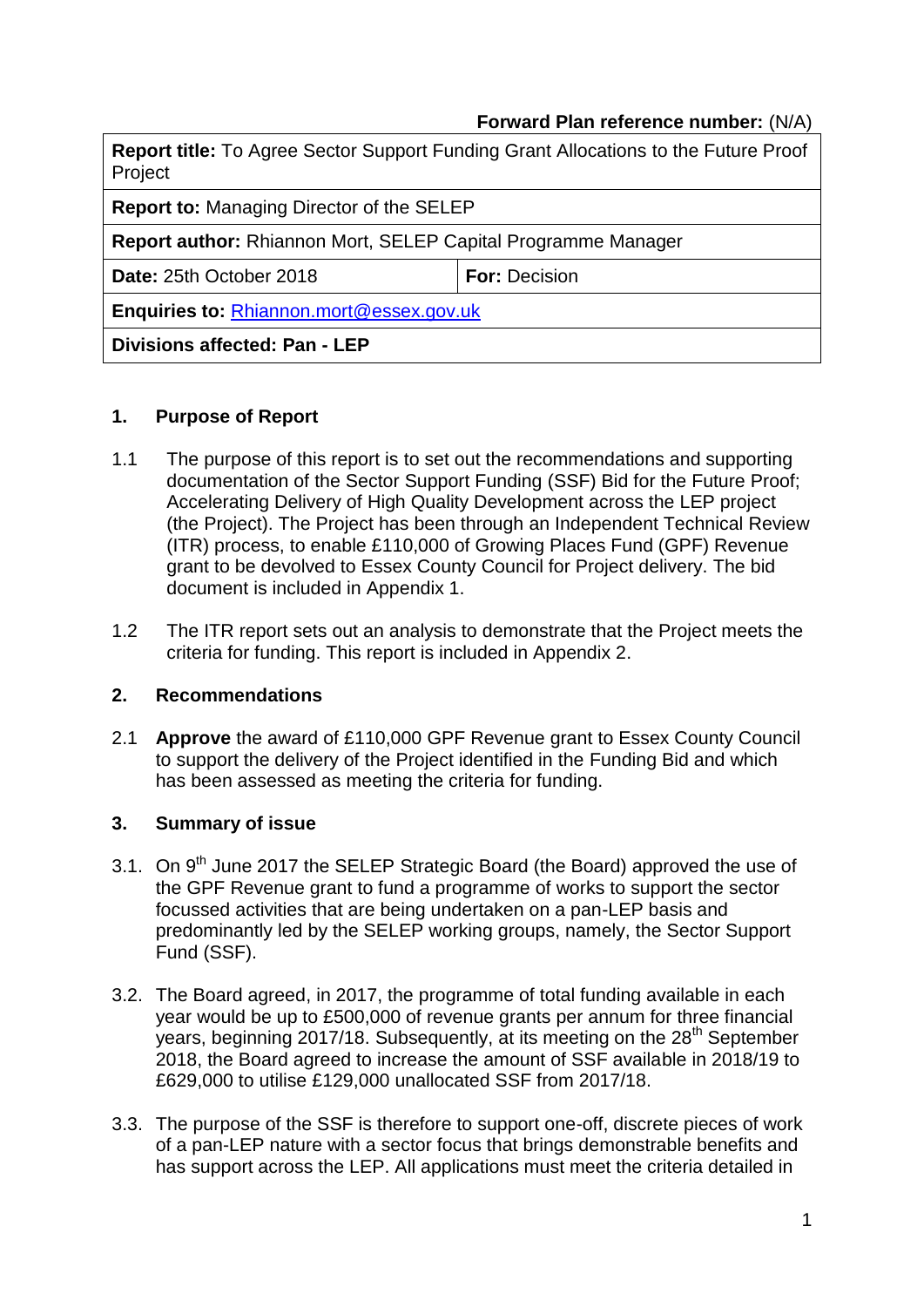section 3 of the SSF Guidance and be submitted in line with the process in section 4 of the same. This process ensures that the funding is allocated in accordance with the requirements of the SELEP Assurance Framework.

3.4. Haven Gateway Partnership has submitted a bid for SSF of £110,000 to support the delivery of the Project, which has been endorsed by the Board on the 28th September 2018 and Essex Business Board (EBB) Federated Board, by electronic procedure.

# **4. Project Summary**

- 4.1. Using case study development sites in Dover (Connaught Barracks) and Thanet (Haine Road), in Kent, the intention is to develop a new financial production which can be applied to other development sites across SELEP in order to help accelerate the delivery of residential development and overcome barriers to the delivery of new homes.
- 4.2. The Project will involve working with the private and public sector, including Homes England to develop a new financial product and to test this product with SME developers. It is intended that the product will be flexible enough to cope with different developments across the SELEP area and able to meet the requirements of different investors.
- 4.3. The funding sought from SSF will support a research, development and financial planning exercise that will be used to accelerate housing delivery and which can be applied across SELEP. As such, it is investment in this work by SELEP can receive efficiency savings relative to each local authority undertaking a similar piece of work.

## **5. Project Funding**

5.1. The total cost of the Project is estimated at £157,425 including a SSF ask of £110,000, along with in kind funding contributions from Homes England, Daedalus Environmental Ltd and Haven Gateway Partnership, as set out in Table 1 below.

| <b>Sources</b>                | 2018/19 | 2019/20 | <b>Total</b> |  |  |  |
|-------------------------------|---------|---------|--------------|--|--|--|
| <b>SELEP SSF</b>              | 45,000  | 65,000  | 110,000      |  |  |  |
| In kind funding contributions |         |         |              |  |  |  |
| Homes England                 | 20,000  | 13,375  | 33,375       |  |  |  |
| <b>Daedalus</b>               | 2,000   | 4,600   | 6,600        |  |  |  |
| <b>Environmental Ltd</b>      |         |         |              |  |  |  |
| Haven Gateway                 | 2,500   | 4,950   | 7,450        |  |  |  |
| Partnerships                  |         |         |              |  |  |  |
| Total                         | 69,500  | 87,925  | 157,425      |  |  |  |

## **Table 1: Project Funding breakdown (£s)**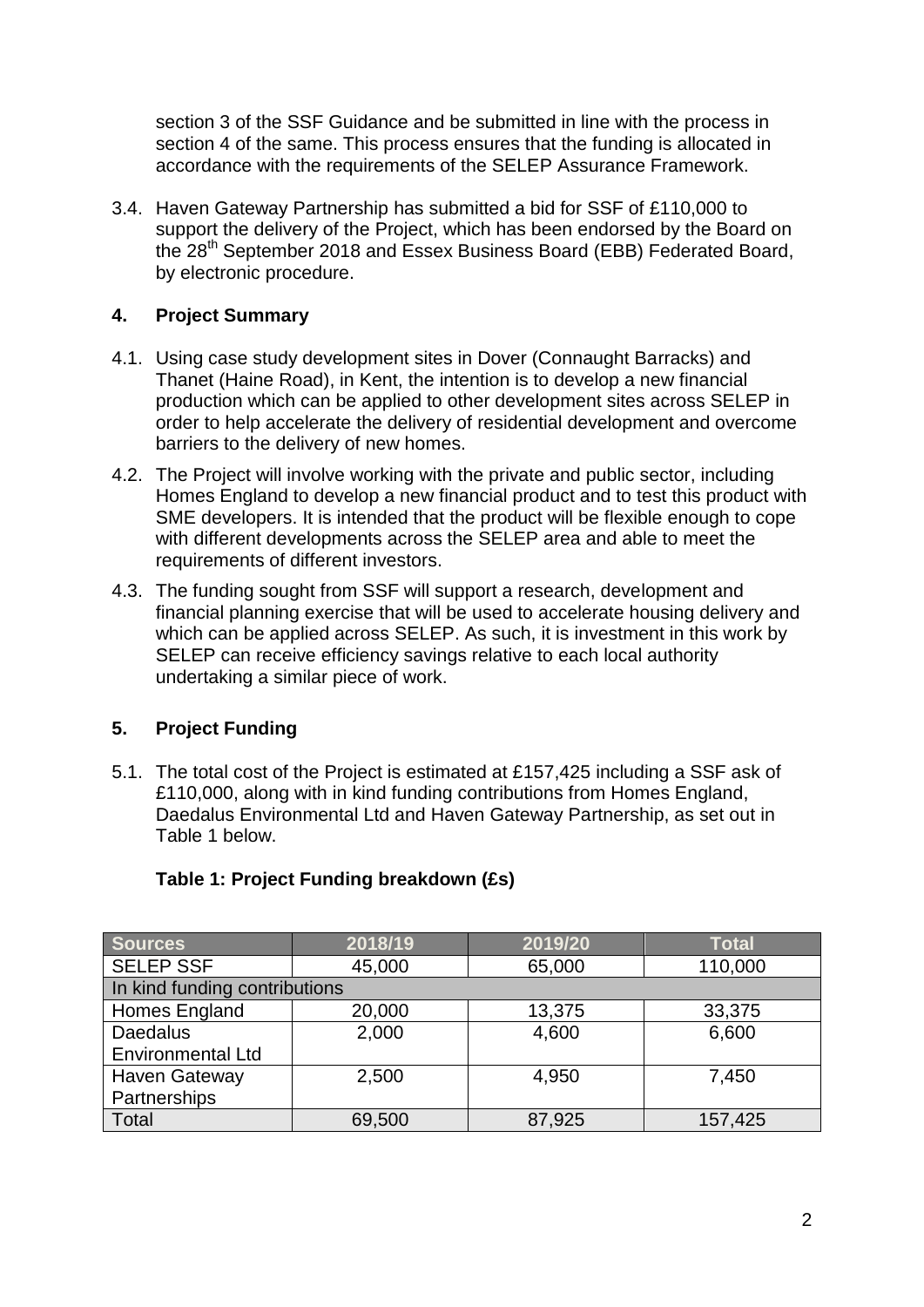### **Issues for consideration**

#### **6. Risks and Dependencies**

- 6.1. The Project risks and dependencies, as detailed in the bid document include:
- 6.1.1. Funding funding sources are interdependent
- 6.1.2. Timing ensuring that the developments targeted and provided through Homes England are at the right stage to ensure the project can influence their outcomes
- 6.1.3. Overcoming SME developer scepticism and disengagement the Project promoters have to be able to engage (SME) developers effectively and ensure they are incentivised through successful Project outcomes i.e. the creation of genuine opportunities for involvement. As such, the Project promoters therefore need to ensure that government, through Homes England, can be genuinely flexible enough to deliver innovation through the procurement process and accept different forms of value analysis. The Project promoters have a built-in route to further work with SMEs through the SELEP Housing Developers Group and the European Regional Development Fund (ERDF) I Construct project which will run from 2019 to 2021 and provide additional funding to support SMEs to innovate and engage with the market opportunities on the development sites.
- 6.1.4. Technology technological solutions are rapidly evolving and costs are decreasing over time. Need to ensure that statutory providers are engaged and that they can deliver their stated benefits over time. These projects will help in demonstration and proof of concept, but this comes with an inherent risk which we think the public sector is in the best position to take.
- 6.1.5. Established financial markets need to innovate and provide alternative solutions from standard models. This might include alternative risk analysis, longer term cost / return modelling, subsidised investment, etc. – but public sector involvement in early projects can help reduce this risk as a pipeline of projects, with reliable data, is established.
- 6.1.6. Planning the local planning frameworks within each area may throw up different challenges.
- 6.1.7. Adoption The Project promoters will work with landowners, other stakeholders, policy makers and industry to involve them in the Project and share our findings in order to seek traction for the adoption of the new model.
- 6.1.8. Policy Letwin Review and other developments may alter the course of the project but working with Homes England will ensure direct link to wider government policy direction and underpin implementation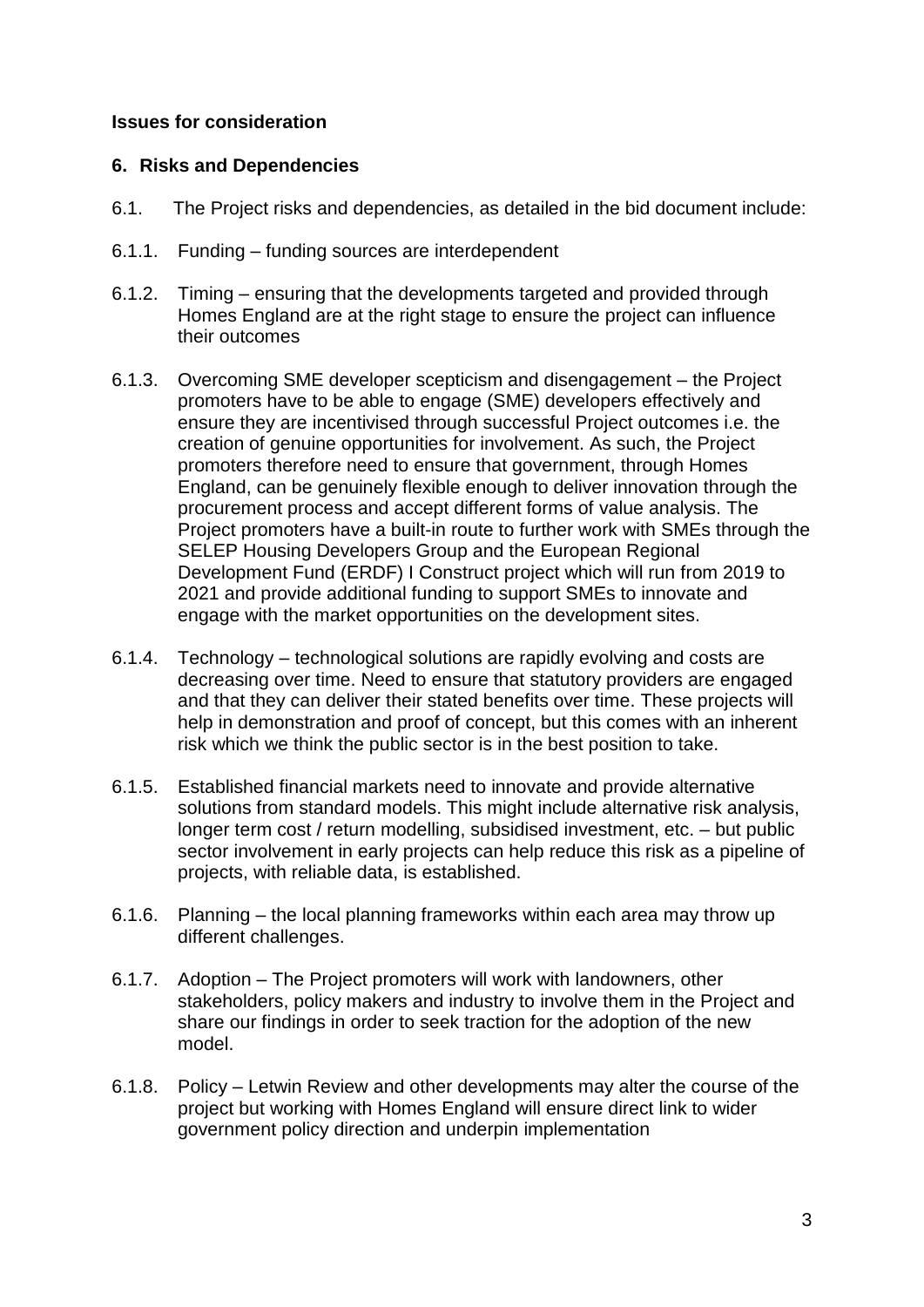## **7. Outcome of ITR Process** *(Accountable Body Comments)*

- 7.1. The Accountable Body has independently assessed the Project Bid Document and has confirmed that the Project meets the criteria for funding, including the Assurance Framework requirement with regard to the expectation that high value for money will be achieved.
- 7.2. Whilst the Project will consider specific case study sites in Kent, it is intended that the financial model developed through the Project will be applicable to sites across SELEP and would be made available without charge.
- 7.3. The Funding Bid sets out the expected benefits of the project and has made efforts to quantify the benefits of the Project. Whilst it is likely that the funding bid overstates the benefits, then it's expected that the completion of the work at a Pan-LEP scale will deliver cost savings compared to the completion of this work by each district.
- 7.4. Although the a robust approach has not been followed to calculate a BCR over the threshold of 2:1, unquantified benefits have been identified which fulfil the criteria for high value for money as defined by exemption 1 in the SELEP Assurance Framework.
- 7.5. Exemption 1: This may be applied where a project does not present High Value for Money (a Benefit Cost Ratio of over 2:1); but
	- has a Benefit Cost Ratio value of greater than 1.5:1; or
	- where the project benefits are notoriously difficult to appraise in monetary terms.
- 7.6 Exemption 1 will only apply if the following conditions are satisfied:
	- (1) The funding sought from SELEP in relation to the project must be less than £2.0m and to conduct further quantified and monetised economic appraisal would be disproportionate; and
	- (2) where there is an overwhelming strategic case (with minimal risk in the other cases); and
	- (3) there are qualitative benefits which, if monetised, would most likely increase the benefit-cost ratio above 2:1.

#### **8. Financial implications** *(Accountable Body Comments)*

8.1. Up to £629,000 of the GPF revenue grant was made available in 2018/19 to support the SSF. There is sufficient funding available to support the request for this Project, as set out in the following table: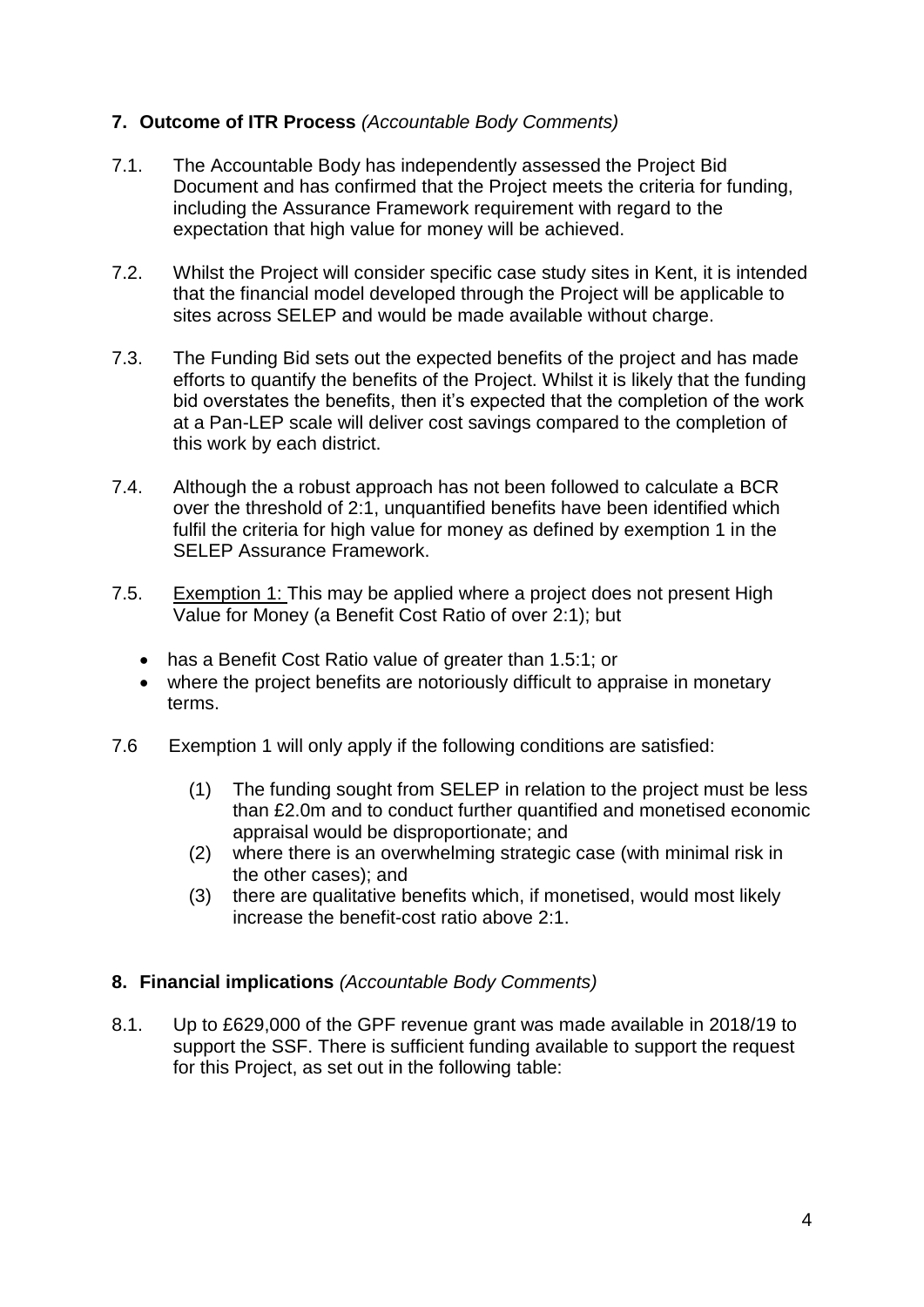## Table 2: Sector Support Fund Summary

|                                                                                                                                                                                                        | <b>Strategic</b><br><b>Board</b><br><b>Endorsement</b> | 2018/19<br>£      |
|--------------------------------------------------------------------------------------------------------------------------------------------------------------------------------------------------------|--------------------------------------------------------|-------------------|
| Available Fund Balance                                                                                                                                                                                 |                                                        | 629,000           |
| Total seeking approval following board endorsement<br>Kent Medical Campus Enterprise Zone - Innovation Centre<br>Design Work<br>Good Food Growth Campaign                                              | 28-Sep-18<br>28-Sep-18                                 | 156,000<br>60,400 |
| Future Proof: Accelerating Delivery of High Quality<br>Development across the LEP<br>Planning and prioritising future skills, training and business<br>support needs for rural businesses across SELEP | 28-Sep-18<br>28-Sep-18                                 | 110,000<br>96,000 |
| Total endorsed                                                                                                                                                                                         |                                                        | 422,400           |
| <b>Balance following approval</b>                                                                                                                                                                      |                                                        | 206,600           |

8.2. This grant is a fixed maximum contribution to the Project; any Project overspends incurred will be required to be addressed by the Project delivery partner.

#### **9. Legal implications** *(Accountable Body Comments)*

9.1. The grant will be transferred to the respective upper tier authority via a grant agreement with the Accountable Body; the grant agreement will include a requirement for claw back of the funding if it is not fully expended or not expended in line with the Project Bid Document.

## **10. Equality and Diversity implications**

- 10.1 Section 149 of the Equality Act 2010 creates the public sector equality duty which requires that when a public sector body makes decisions it must have regard to the need to:
	- (a) Eliminate unlawful discrimination, harassment and victimisation and other behaviour prohibited by the Act
	- (b) Advance equality of opportunity between people who share a protected characteristic and those who do not.
	- (c) Foster good relations between people who share a protected characteristic and those who do not including tackling prejudice and promoting understanding.
- 10.2 The protected characteristics are age, disability, gender reassignment, pregnancy and maternity, race, religion or belief, gender and sexual orientation.